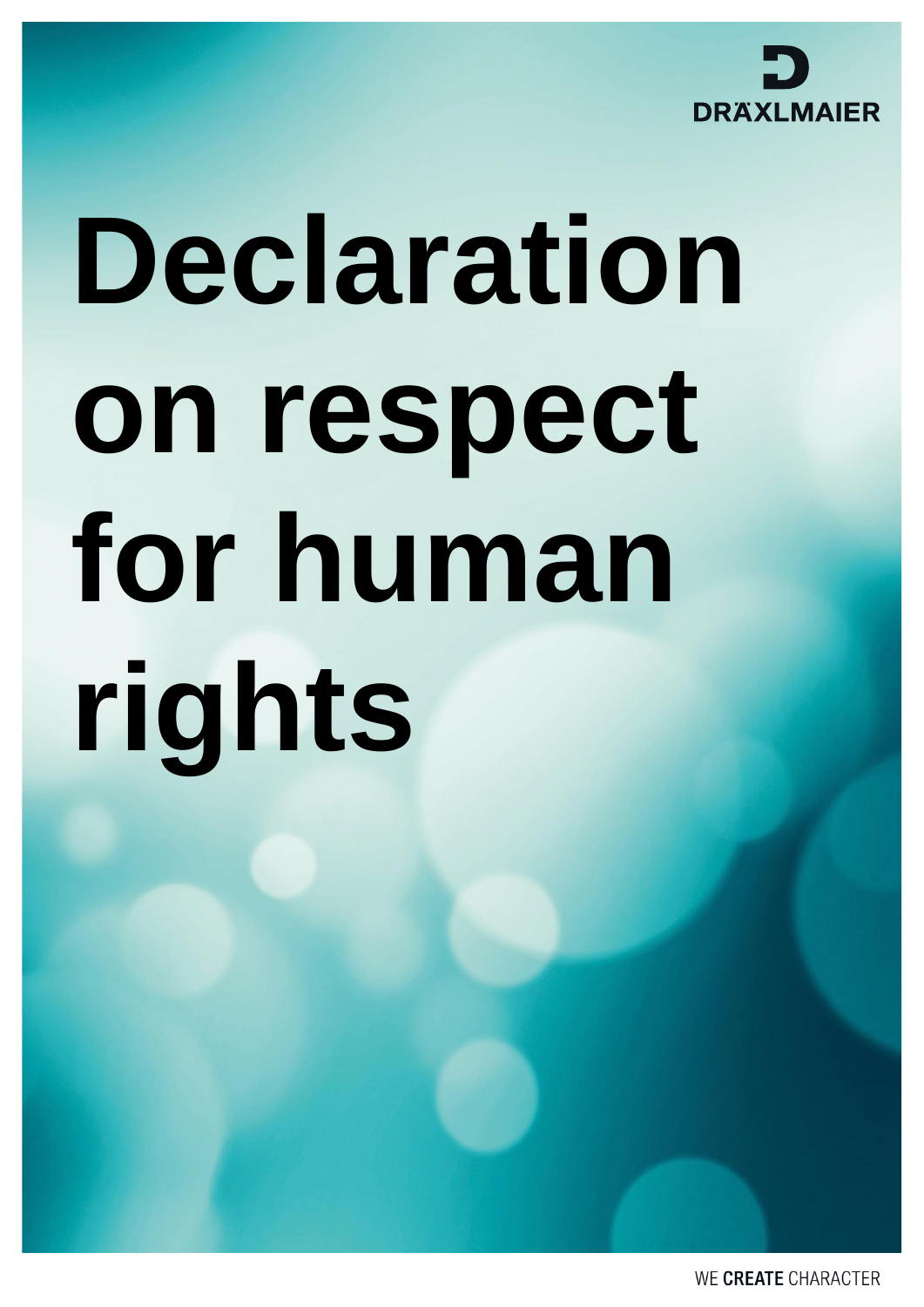

# **Declaration on respect for human rights**

## **Committed to ethics and integrity**

The DRÄXLMAIER Group is committed to internationally recognized human rights and is undertaking to comply with laws and regulations at a global level with regard to fair working conditions, combating human trafficking, labor exploitation and modern slavery. Human rights violations and abuses are not tolerated and are consequently sanctioned. In addition, measures to ensure fair working conditions in production are disclosed within the supply chain. The UK Modern Slavery Act requires companies operating in the United Kingdom to publish a statement every year on combatting modern slavery and human trafficking. This statement describes the activities undertaken by the DRÄXLMAIER Group to prevent employees from being exploited and to combat modern slavery human trafficking. This is effective both for the company's internal operations and the supply chain.

The activities of the DRÄXLMAIER Group particularly take into account the following international standards:

• the ILO Declaration on fundamental Principles and rights at Work

• the OECD Guidelines for Multinational Enterprises • the UN Guiding Principles on Business and Human **Rights** 

• the ten principles of the UN Global Compact

#### . **The company**

The DRÄXLMAIER Group is an international automotive supplier with over 60 sites in more than 20 countries. The success of the company, which was founded in Germany in 1958, is based on the competence and commitment of around 75,000 people worldwide. Due to the global nature of our operations the DRÄXLMAIER Group adopts an open-minded and tolerant approach towards all people, cultures and religions. In 2019, the DRÄXLMAIER Group achieved a turnover of 4.9 billion euros. Customers of the top 100 automotive supplier include Audi, BMW, Jaguar, Land Rover, Maserati, Mercedes-Benz, MINI, Porsche and VW, as well as California car manufacturers. For the DRÄXLMAIER Group as an owner-managed company, a responsible and long-term approach has always been the basis for economic success.

An integral part of the strategy is therefore developing the business production processes and products more effectively, thus increasing the competitiveness of the company in the long term.

The DRÄXLMAIER Group supplies premium car manufacturers worldwide with complex on-board electrical systems, central electric and electronic parts, exclusive interiors and battery storage systems for electro-mobility. The combination of core competences in interior, electric, electronic and storage systems makes the DRÄXLMAIER Group unique in the industry. The company covers the entire process chain, from the very first idea and the development and production process, right up to Just-in-sequence delivery of the products to the production lines of the premium car manufacturers.

As the inventor of the customized wiring harness, the DRÄXLMAIER Group today develops trend-setting onboard electrical system technologies, electric and electronic parts directly inhouse. This also includes multi-voltage and high-voltage on-board electrical systems, battery management systems and intelligent power distributors.

With its solutions for low-voltage and high-voltage storage systems, the DRÄXLMAIER Group is intensively engaged in a future for emission-free mobility. As the market leader in interior systems for premium vehicles, the DRÄXLMAIER Group also supplies premium car manufacturers with ambient lighting, center consoles, door panels and instrument panels, as well as complete door and cockpit modules.